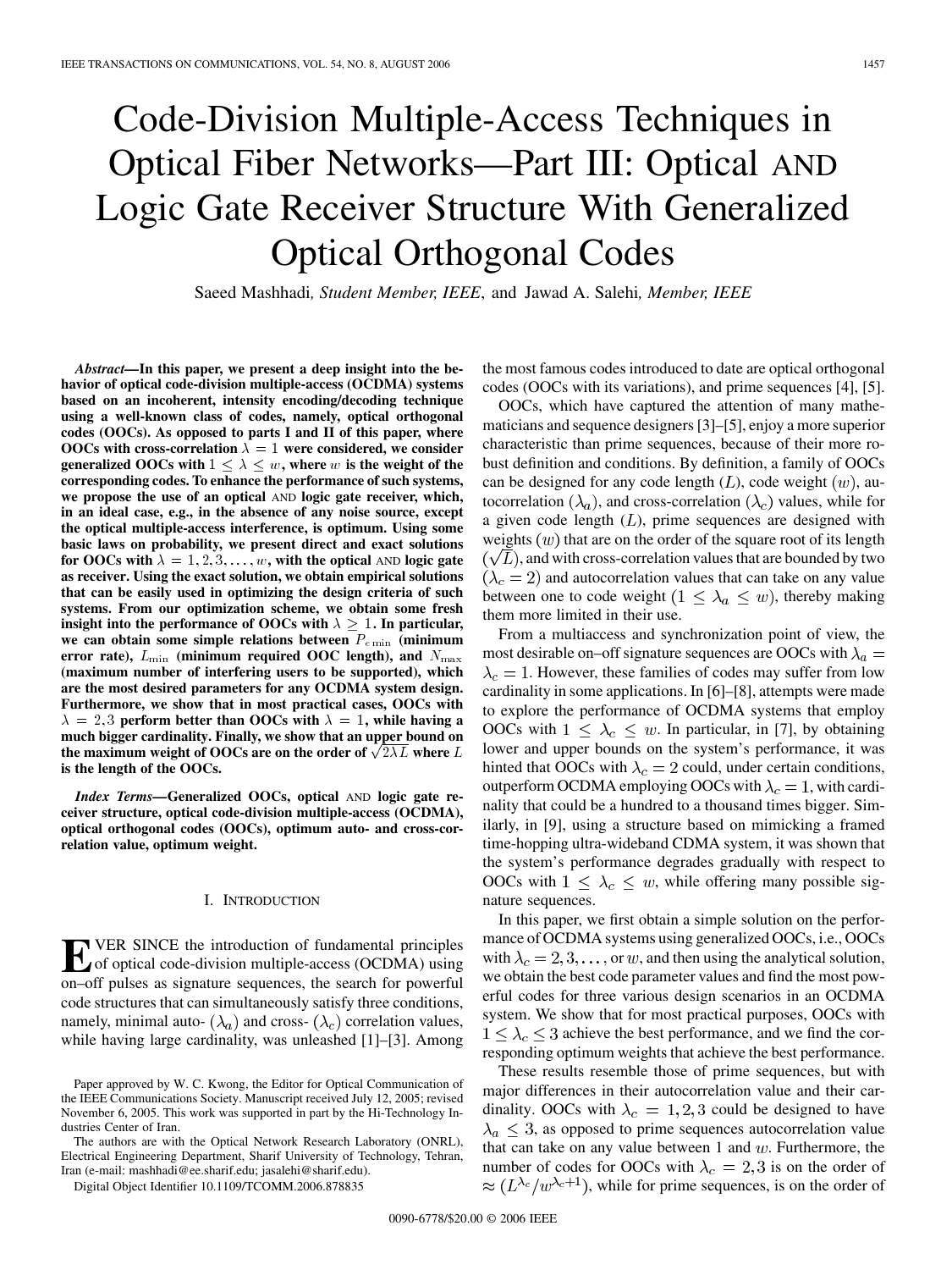

Fig. 1. Ideal optical AND logic gate receiver structure for all-optical code recognition.

L. Hence, for sufficiently large L, i.e.,  $L > w^{(\lambda_c+1)/(\lambda_c-1)}$ , there are many more OOCs than prime sequences.

The rest of this paper is organized as follows. In Section II, we explain our system model. In [Section III,](#page-3-0) we analyze the performance for an OCDMA system with OOCs having the corresponding cross-correlation values  $\lambda = 1, 2$ , and  $\lambda \geq 1$ . [Section IV](#page-5-0) discusses some properties of generalized OOCs. In [Section V,](#page-6-0) we explain in a precise language our design problem, and describe optimum design criteria, pointing out the limitation on OCDMA systems using generalized OOCs. In [Section VI](#page-7-0), we obtain a simple empirical solution for our design criteria that proves to be extremely useful. In [Section VII,](#page-8-0) we conclude this paper.

#### II. SYSTEM MODEL

The system considered in this paper is the common on–off keying (OOK) OCDMA with optical modulators and optical fiber-delay-element-based encoders and decoders.  $N + 1$  is the number of active users, and as a consequence, we have  $N + 1$ OOK modulators and optical encoders that convert the *on* bits to signature sequences of length  $L$  and weight  $w$ , and *off* bits to signature sequences of length  $L$  and weight zero. For the sake of notational simplicity, we assume that  $N$  is the number of interfering users. Our multiple-access channel is an asynchronous incoherent additive channel. However, without loss of generality and for the sake of mathematical simplicity, we assume that even in the absence of any bit synchronism between any two users, we have chip-synchronism among them. Surely, we can safely assume that the performance based on the chip-synchronism model will be an upper bound on the actual chip and bit asyn-chronism [\[1\]](#page-10-0), [\[2\]](#page-11-0). For our mathematical model, we use  $N+1$  independent identically distributed random variables  $j_i$ , each with uniform distribution on the integers  $\{1, 2, \ldots, L\}$ , which determines the random start time of the  $i$ th user with respect to a common reference. Since each transmitter–receiver pair is assumed to be perfectly synchronized, we can assume that  $j_i$  can be determined exactly for the *i*th transmitter–receiver pair, but it remains random to other users' transmitter–receiver pairs.

In this paper, we use generalized OOCs, which assume the maximum cross-correlation between any two optical signature sequences to be not greater than  $\lambda(\lambda \in \{1, 2, ..., w\})$ . From the above discussion, for the remainder of this paper, we assume that  $L, w, \lambda, N$  are fixed and known parameters of our OCDMA system design.

Our receiver structure is based on an optical AND logic gate, which is, in fact, an all-optical implementation of a chip-level receiver [\[10\]–\[13\]](#page-11-0), Fig. 1, with their thresholds set at Th. This implies that for a given input value  $x$ , output  $y$  is determined by the rule [\[2\]](#page-11-0)

$$
y = \begin{cases} 1, & x \ge \text{Th} \\ 0, & x < \text{Th.} \end{cases} \tag{1}
$$

In this paper, we assume  $Th = 1$  or w, depending on the position of the optical hard-limiter used within the optical AND logic gate receiver structure, as discussed in the following. A receiver structure based on an optical AND logic gate not only gives a better performance in our system, but also, for small values of  $N$ , it can be shown that optimum receiver reduces to an optical AND logic gate followed by a correlator [\[11\].](#page-11-0) Besides, performance evaluations of a receiver structure solely based on an optical correlator can be found easily, and we do not discuss them further. In our bit-asynchronous chip-synchronous OCDMA model, all users are mutually independent and send their corresponding binary data with equal probability, and the  $i$ th receiver behaves and decides as follows [\[10\].](#page-11-0)

- 1) With the help of  $j_i$ , the receiver determines the pulse positions, with a normalized intensity equal to one constituting its desired optical code in the received sequence, which is the sum of  $N+1$  signature codes of different users.
- 2) Constructs  $w$  random variables, namely,  $N_l$  with  $t = 1, 2, \dots, w$  that can take on two values, namely, zero or one, which are the output of  $w$  hard-limiters, each tuned to the *th pulse position of its corresponding* signature code.
- 3) Decides on on–off data with the following rule:

$$
R = \begin{cases} 1, & N_1 + N_2 + \dots + N_w = w \\ 0, & N_1 + N_2 + \dots + N_w < w. \end{cases} \tag{2}
$$

The above receiver structure is equivalent to an optical AND logic gate that can be represented by the following alternative and equivalent behavior and decision rule (see [Fig. 2](#page-2-0)).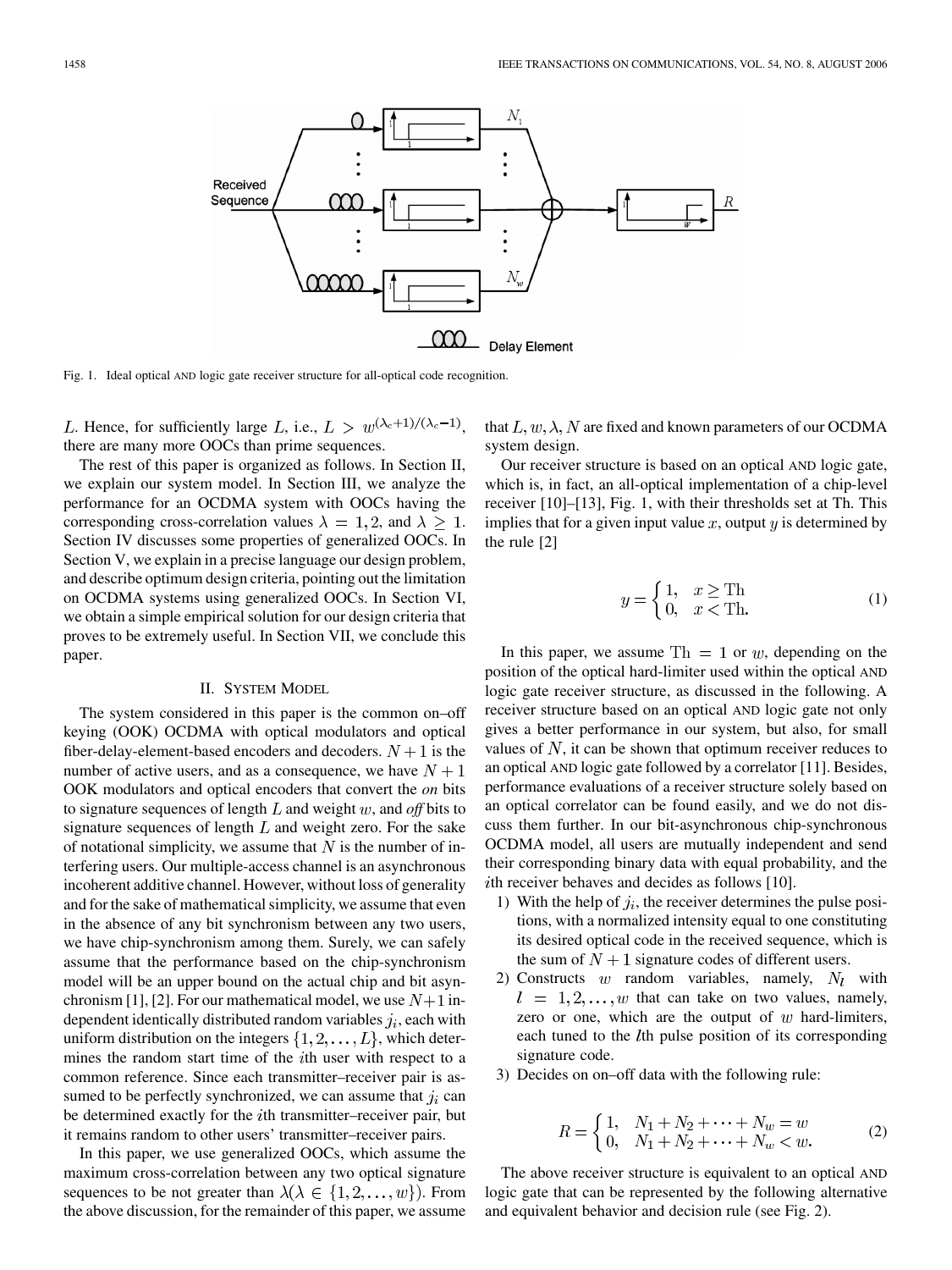<span id="page-2-0"></span>

Fig. 2. Equivalent functional AND logic gate receiver structure.

- 1) With the help of  $j_i$ , the receiver determines the pulse positions in the desired receive sequence.
- 2) Constructs w random variables, namely,  $N_l$  with  $l = 1, 2, \ldots, w$ , that can take on any values between zero and  $N + 1$ , which are the values of the *l*th chip pulse position in the desired receive sequence.
- 3) Decides on on–off data with the following rule:

$$
R = \begin{cases} 1, & N_1 N_2 \cdots N_w > 0 \\ 0, & N_1 N_2 \cdots N_w = 0. \end{cases}
$$
 (3)

Without any loss of generality, and for the sake of mathematical simplicity, we use the above equivalent representation on the receiver structure to evaluate the performance of our proposed OCDMA, based on a generalized OOCs system using an equivalent optical AND logic gate at their receiver structure. Furthermore, we note that our performance analysis in this paper does not take into account any sources of noise other than optical multiple-access noise, such as background noise, shot or quantum noise, and thermal noise.

Following the visualization method introduced in part I [\[1\],](#page-10-0) in obtaining the output of auto- and cross-correlation values via optical disk-pattern concepts, Fig. 3 demonstrates the equivalent operation of the optical AND logic gate using the optical disk-pattern concept. In optical AND logic gate operation, the interfering codes are first combined among themselves, then matched with the desired user's OOCs, as opposed to adding the interfering OOCs, then matching it with the desired user's OOCs in a simple correlation structure. If we have  $N+1$  OOCs, i.e.,  $C_0, C_1, \ldots, C_N$  with  $C_0$  denoting the desired code, then the equivalent mathematical operation for the optical AND logic gate is  $C_0$ ·max $(C_1, C_2, \ldots, C_N)$ , where for a simple correlator receiver is  $C_0 \cdot (C_1 + C_2 + \cdots + C_N)$ . Since the elements of OOCs take on values of 0 or 1, the output of the elements of an optical AND logic gate will remain 0 or 1, whereas the output elements of the correlator could take on any values between 0 and . In Fig. 3, one can observe the interference combination effect, i.e., the multiplication effect of the optical AND logic gate,



Fig. 3. Demonstrating and visualizing optical AND logic gate operation on the cross-correlation value of two interfering users upon the desired user's matched filter, using the concept of optical disk patterns. If we denote matched filter by filter, using the concept of optical disk patterns. It we denote matched filter by A and interfering i and j codes by B and C, respectively, then the mathematical equivalent of the above optical AND logic gate demonstrati equivalent of the above optical AND logic gate demonstration is  $A \cdot \max(B, C)$ , as opposed to  $A \cdot (B + C)$  for a simple correlator receiver.

by noting that when one pulse of each interfering user are overlapped, and subsequently, those pulses are overlapped with the pulse position of the matched filter, we only observe one pulse with intensity equal to one on the projection surface, rather than a pulse with intensity equal to two for simple correlator structure. One can conclude that optical AND logic gate operation eliminates all those interfering patterns which reach the receiver threshold by analog summation of light intensities, rather than reconstructing (up to the threshold) the exact replica of the desired OOC.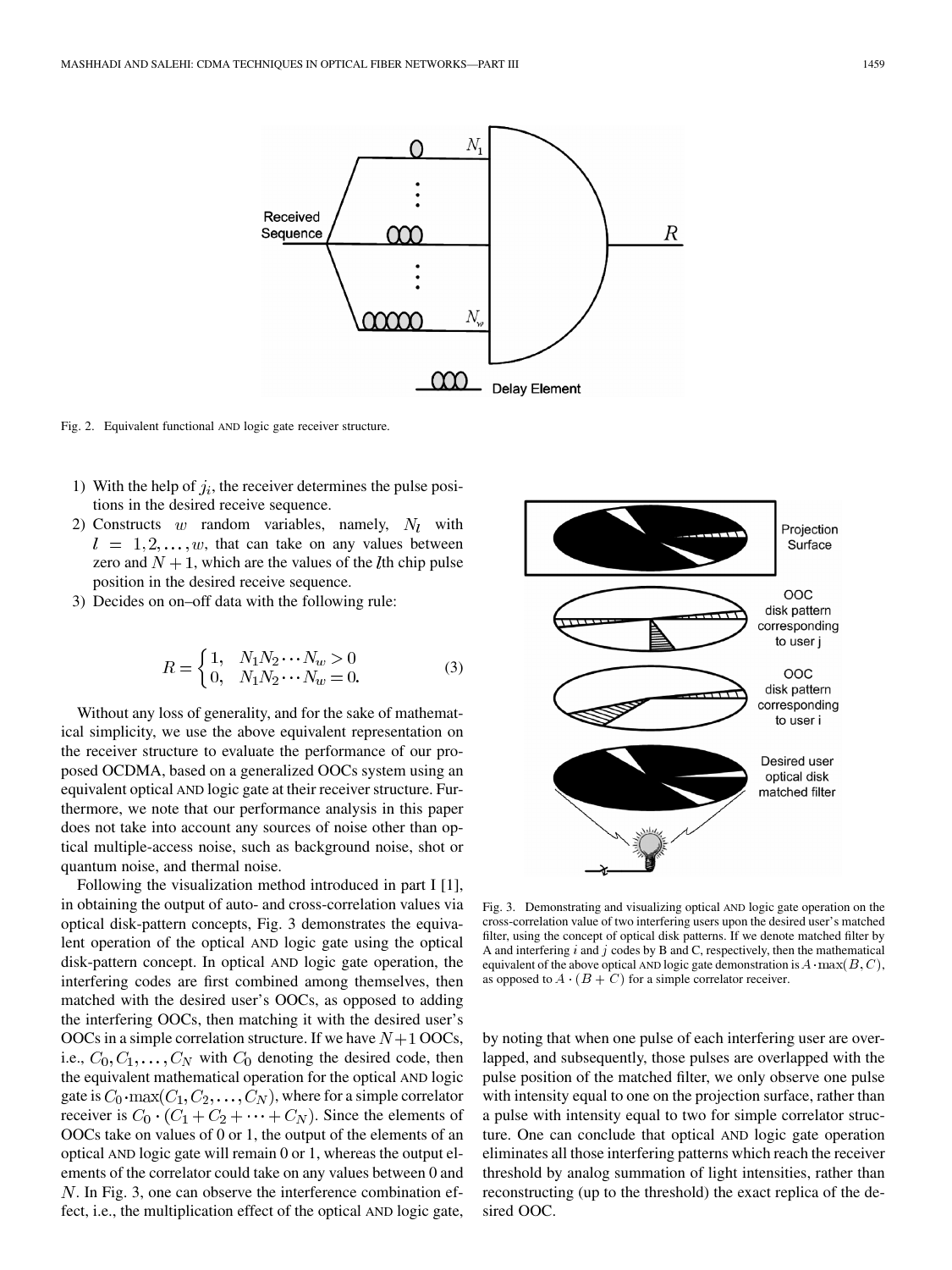## <span id="page-3-0"></span>*A. Performance Analysis for OOCs With*  $\lambda = 1$

For a given desired user (for example, the first user), we can write

$$
P_e = \frac{1}{2} \Pr(\text{error}|0) + \frac{1}{2} \Pr(\text{error}|1). \tag{4}
$$

However, since the system is positive and additive, the probability of error conditioned on transmitting bit "1" is zero [\[2\];](#page-11-0) i.e.,

$$
Pr(\text{error}|1) = Pr(R = 0|1)
$$
  
= Pr(N<sub>1</sub>N<sub>2</sub> ··· N<sub>w</sub> = 0|1) = 0. (5)

Therefore, in what follows, we focus on determining the probability of error when the desired user sends bit "0." In this case, we assume that we have  $N$  independent interfering users, where each may or may not interfere with one marked chip position of the first user with equal probability. Therefore, if the  $i$ th user interferes, we may define  $a_i^{(1)}$  as its interfering position. Superscript "1" in the definition of  $a_i^{(1)}$  is due to the fact that each interfering user only interferes with one chip position of the desired user. Hence,  $a_i^{(1)}$  is a random variable with the following property:

$$
\begin{cases}\n\Pr\left(a_i^{(1)}=1\right) = \frac{w}{2L} \\
\Pr\left(a_i^{(1)}=2\right) = \frac{w}{2L} \\
\vdots \\
\Pr\left(a_i^{(1)}=w\right) = \frac{w}{2L}\n\end{cases}
$$
\n(6)

where parameter  $(w/2L)$  is the probability of a hit of the *i*th interfering user with an OOC length  $L$  and weight  $w$ , with specified chip positions. Furthermore, if we denote by  $p_0$  the probability of no hit in any chip pulse position of the intended user by the *i*th interfering user, then it can be deduced easily that  $p_0 = 1 - w \times (w/2L) = 1 - (w^2/2L)$ . Following the definition of (6) and  $p_0$ , the total probability distribution for random variable  $a_i^{(1)}$  is

$$
\Pr\left(a_i^{(1)}\right) = \left(1 - \frac{w^2}{2L}\right) \delta\left(a_i^{(1)}\right) + \frac{w}{2L} \delta\left(a_i^{(1)} - 1\right) + \dots + \frac{w}{2L} \delta\left(a_i^{(1)} - w\right). \tag{7}
$$

Hence, from  $(7)$ , we note that  $N_l$  is the total number of users that satisfy  $a_f^{(1)} = l$ , and thus, has a binomial distribution as follows:

$$
\Pr(N_1, N_2, \dots, N_w) = \frac{N!}{N_1! N_2! \cdots N_w! \left(N - \sum_{l=1}^w N_l\right)!} \times \left(\frac{w}{2L}\right)^{\sum_{l=1}^w N_l} \left(1 - \frac{w^2}{2L}\right)^{N - \sum_{l=1}^w N_l} \tag{8}
$$

However, since  $Pr(\text{error}|0) = Pr(R = 1|0) = 1 - Pr(R = 1)$  $0|0\rangle$ , we can write

$$
\Pr(R = 0|0) \n= \Pr(N_1 N_2 \cdots N_w = 0|0) \n= \Pr[(N_1 = 0) \text{ or } (N_2 = 0) \cdots \text{ or } (N_w = 0)|0] \n= \sum_{l=1}^{w} \Pr(N_l = 0) - \frac{1}{2!} \sum_{\substack{l,l'=1 \\ l \neq l'}}^{w} \Pr(N_l = 0, N_{l'} = 0) \n+ \frac{1}{3!} \sum_{\substack{l,l',l''=1 \\ l \neq l' \neq l''}}^{w} \Pr(N_l = 0, N_{l'} = 0, N_{l''} = 0) - \cdots.
$$
\n(9)

In the above relation, we use the well-known property of calculating the probability of the union of events with the aid of the probability of their mutually exclusive events. But with the help of  $(6)$  and  $(7)$ , we have

$$
Pr(N_1 = 0, N_2 = 0, ..., N_k = 0) = \left(1 - \frac{kw}{2L}\right)^N.
$$
 (10)

Hence, by using  $(10)$  in  $(9)$ , we have

$$
\Pr(R = 0|0) \n= w \times \left(1 - \frac{w}{2L}\right)^N - \frac{w(w-1)}{2!} \times \left(1 - \frac{2w}{2L}\right)^N \n+ \frac{w(w-1)(w-2)}{3!} \times \left(1 - \frac{3w}{2L}\right)^N - \cdots \n= \sum_{k=1}^w (-1)^{k+1} {w \choose k} \left(1 - \frac{kw}{2L}\right)^N.
$$
\n(11)

Thus, (4) can be written as

$$
P_e = \frac{1}{2} \Pr(\text{error}|0) = \frac{1}{2} [1 - \Pr(R = 0|0)]
$$
  
= 
$$
\frac{1}{2} \left[ 1 + \sum_{k=1}^{w} (-1)^k \binom{w}{k} \left( 1 - \frac{kw}{2L} \right)^N \right].
$$
 (12)

The above equation is equivalent to the previously obtained results in [\[7\], \[8\]](#page-11-0), [\[12\]](#page-11-0), [\[14\]](#page-11-0), and [\[15\]](#page-11-0), using completely different approaches. This surprising and very simple argument motivates us to use this method for  $\lambda > 1$ .

#### *B. Performance Analysis for OOCs With*  $\lambda = 2$

In Section III-A, we introduced our method for simplest possible case, namely, OOCs with  $\lambda = 1$ . In this part, we extend our method in obtaining probability of error for OOCs with  $\lambda = 2$ . And finally, in Section III-C, we will further extend our method to the most general case, namely, OOCs with  $1 \leq \lambda \leq w$ .

For  $\lambda = 2$ , (6) must be modified so as to contain all possible different cases. To attain this goal, we should rewrite (6) as

$$
\begin{cases}\n\Pr\left(a_i^{(1)}=1\right) = p_1 \\
\Pr\left(a_i^{(1)}=2\right) = p_1 \\
\vdots \\
\Pr\left(a_i^{(1)}=w\right) = p_1\n\end{cases}
$$
\n(13-a)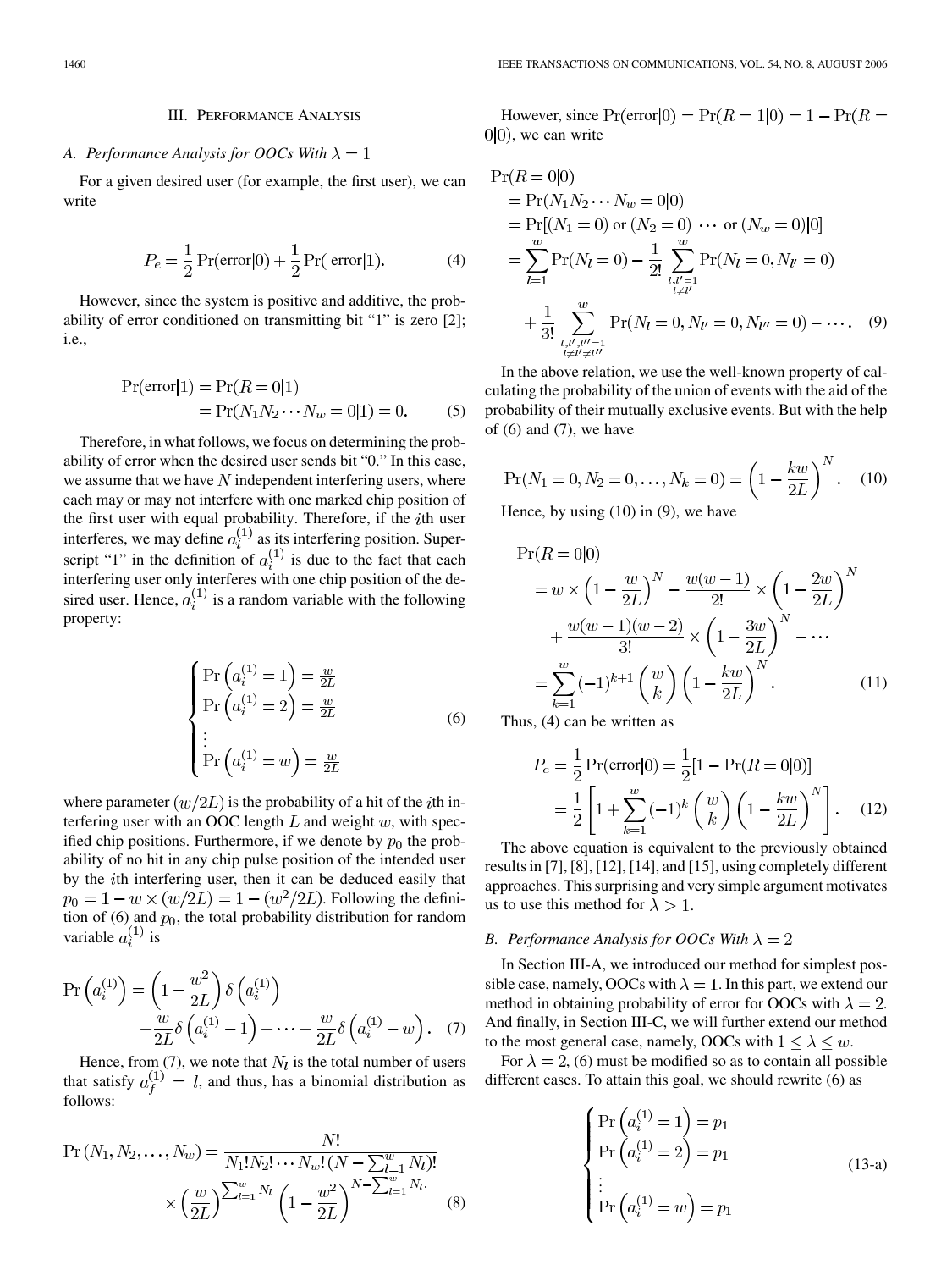<span id="page-4-0"></span>
$$
\begin{cases}\n\Pr\left(a_i^{(2)} = (1,2)\right) = p_2 \\
\Pr\left(a_i^{(2)} = (1,3)\right) = p_2 \\
\vdots \\
\Pr\left(a_i^{(2)} = (w-1,w)\right) = p_2\n\end{cases}
$$
\n(13-b)

where  $a_i^{(1)}$  in [\(13-a\)](#page-3-0) corresponds to a hit on one pulse position, and  $a_i^{(2)}$  in [\(13-b\)](#page-3-0) corresponds to hits on two pulse positions. In the above relations, we consider all possible interference patterns caused by the *i*th interfering user and their corresponding probabilities, where  $p_1$  is the probability that one interfering user hits on one chip pulse position of the intended user's OOC. Similarly,  $p_2$  is the probability that it hits on two chip pulse positions of the intended user's OOC, and as such, we define  $p_0$ to be the probability of no hit on any chip pulse position of the intended user by the interfering user. It can be expressed as follows:

$$
p_0 = 1 - p_1 \times w - p_2 \times \frac{w(w-1)}{2!}.
$$
 (14)

However, we note that if we consider one interfering user, its total probability of interfering is  $(w^2/2L)$ , since there are only  $w<sup>2</sup>$  chip pulse positions that the interfering user can hit on L possible chip positions, with its data being *on* or *off* with probability  $(1/2)$ . Furthermore, the total probability of interference due to  $p_1$  and  $p_2$  can be written as  $1 \times p_1 \times w + 2 \times p_2 \times (w(w-1)/2!)$ , thus it follows that

$$
1 \times p_1 \times w + 2 \times p_2 \times \frac{w(w-1)}{2!} = \frac{w^2}{2L}.
$$
 (15)

For further analysis, we define new random variables, namely,  $N'_l$  for  $l \in \{1, 2, ..., w\}$ , and  $N'_{ll'}$  for  $l \neq l' \in \{1, 2, ..., w\}$ .  $N'_l$  is the total number of users that satisfy  $a_f^{(1)} = l$ , and similarly,  $N'_{ll'}$  is the total number of  $a^{(2)}_f$ 's that satisfy  $a^{(2)}_f = (l, l').$ Note that  $N'_{ll'} = N'_{l'l}$ . Obviously, and similar to [Section III-A,](#page-3-0) these random variables have multinomial distribution as given in (16), shown at the bottom of the page.

On the other hand, the random variables  $N_1, N_2, \ldots, N_w$ are related to  $N'_1, \ldots, N'_w, N'_{12}, \ldots, N'_{(w-1)w}$  through w linear equations, as follows:

$$
\begin{cases}\nN_1 = N_1' + N_{12}' + N_{13}' + \dots + N_{1w}' \\
N_2 = N_2' + N_{21}' + N_{23}' + \dots + N_{2w}' \\
\vdots \\
N_w = N_w' + N_{w1}' + N_{w2}' + \dots + N_{w(w-1)}'.\n\end{cases} (17)
$$

 $2.71$ 

Even though obtaining  $Pr(N_1, N_2, \ldots, N_w)$  could prove to be mathematically tedious, based on our formulation, we do not need to obtain the above expression directly.

As we discussed before,  $Pr(error|1) = 0$ , and hence,  $P_e$  =  $(1/2) \Pr(\text{error} | 0)$ , thus [\(9\)](#page-3-0) is still valid and [\(10\)](#page-3-0) is modified to [see (17)]

$$
Pr(N_1 = 0, N_2 = 0, ..., N_k = 0)
$$
  
= Pr(N'\_1 = 0, ..., N'\_k = 0, N'\_12 = 0, ..., N'\_1w  
= 0, ..., N'\_{k1} = 0, ..., N'\_{kw} = 0). (18)

For a multinomial distribution, calculating for the above expression reduces to the following simple form:

$$
Pr(N_1 = 0, N_2 = 0, ..., N_k = 0)
$$
  
=  $[1 - kp_1 - ((w - 1) + (w - 2) + ... + (w - k))p_2]^N$  (19)

hence

$$
P_e = \frac{1}{2} + \frac{1}{2} \sum_{k=1}^{w} (-1)^k {w \choose k}
$$
  
 
$$
\times [1 - kp_1 - ((w - 1) + (w - 2) + \dots + (w - k))p_2]^N
$$
  
(20)

## *C. Performance Analysis for Generalized OOCs*

Consider a code set with an arbitrary value of  $1 \leq \lambda \leq w$ . Following the same argument and methodology as in [Sections](#page-3-0) III-A and [III-B](#page-3-0), and without any further discussion, we can extend (14), (15), and (19) as follows:

$$
\sum_{k=1}^{\lambda} \binom{w}{k} p_k = 1 - p_0 \tag{21}
$$

$$
\sum_{k=1}^{\lambda} k \binom{w}{k} p_k = \frac{w^2}{2L} \tag{22}
$$

$$
\Pr(N_1 = 0, \dots, N_k = 0)
$$
  
=  $\left[1 - k \frac{p_1}{0!} - [(w - 1) + \dots + (w - k)] \frac{p_2}{1!} - [(w - 1)(w - 2) + \dots + (w - k)(w - k - 1)] \frac{p_3}{2!} \dots \right.$   
-  $[(w - 1)(w - 2) \dots (w - \lambda + 1) + \dots + (w - k) \cdot (w - k - 1) \dots (w - k - \lambda + 2)] \frac{p_\lambda}{(\lambda - 1)!} \right]^N$ . (23)

$$
\Pr(N'_1, \ldots, N'_w, N'_{12}, \ldots, N'_{(w-1)w})
$$
\n
$$
= \frac{N!}{N'_1! \cdots N'_w! N'_1! \cdots N'_{(w-1)w}!} \left(N - \sum_{l=1}^w N'_l - \sum_{l,l'=1}^w N'_{ll'}\right)!
$$
\n
$$
p_1^{\sum_{l=1}^w N'_l} \times p_2^{\sum_{l,l'=1,l
$$

(16)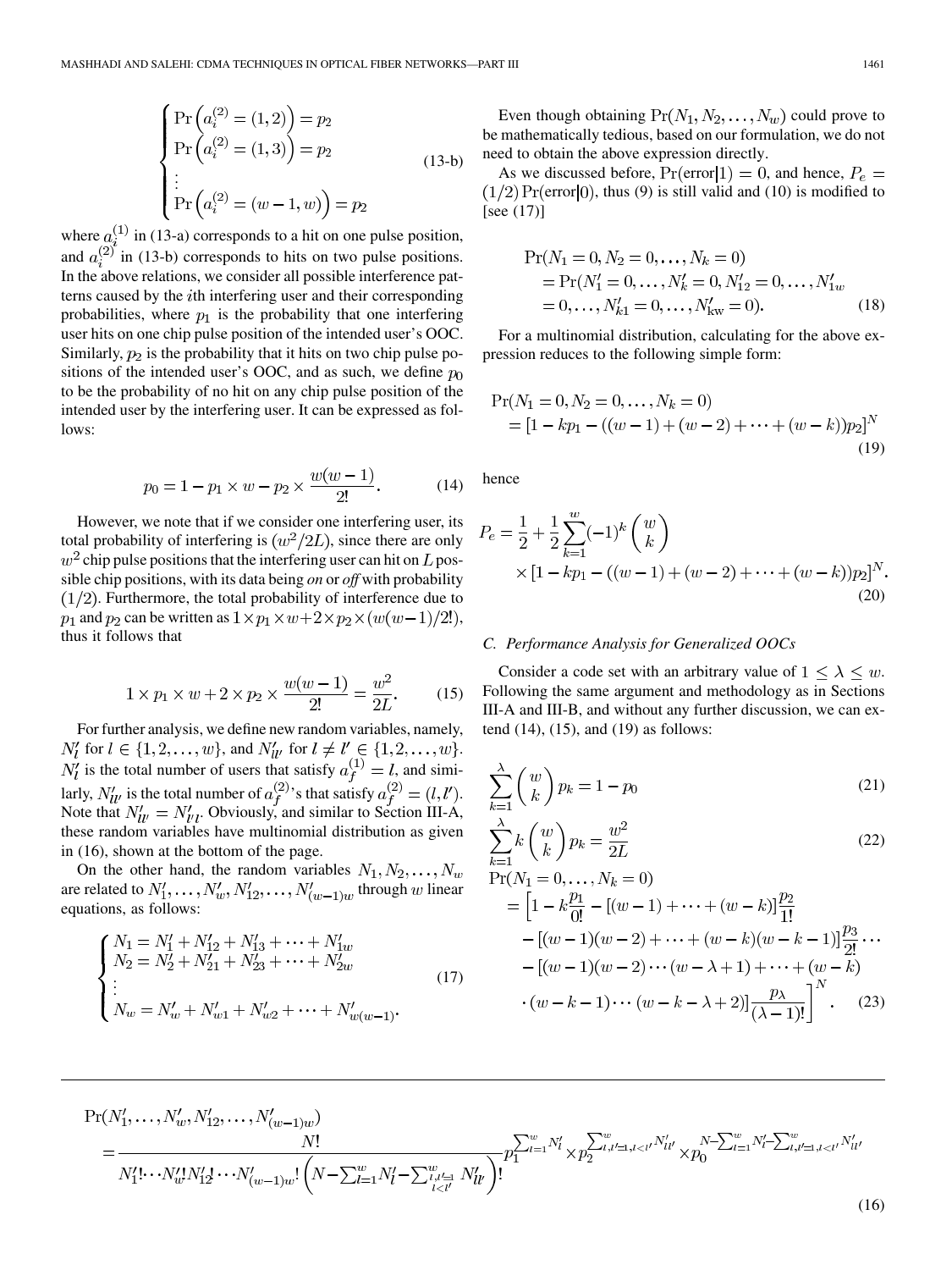<span id="page-5-0"></span>However, it can be shown that (see [Appendix A](#page-9-0))

$$
\Pr(N_1 = 0, N_2 = 0, \dots, N_k = 0) = \left[1 - \sum_{n=1}^{\lambda} \frac{wp'_n}{n} \times \left(1 - \frac{(w-n)(w-n-1)\cdots(w-n-k+1)}{w(w-1)\cdots(w-k+1)}\right)\right]^N
$$
\n(24)

where we have defined (for all  $1 \leq n \leq \lambda$ )

$$
p'_n = p_n \left( \begin{array}{c} w - 1 \\ n - 1 \end{array} \right). \tag{25}
$$

Now, directly we can write

$$
P_e = \frac{1}{2} + \frac{1}{2} \sum_{k=1}^{w} (-1)^k {w \choose k} \left[ 1 - \sum_{n=1}^{\lambda} \frac{wp'_n}{n} \times \left( 1 - \frac{(w-n)(w-n-1)\cdots(w-n-k+1)}{w(w-1)\cdots(w-k+1)} \right) \right]^N.
$$
\n(26)

It is interesting to note that the above result is similar to a result obtained previously by Chen and Yang, using an elegant approach based on Markov chain rules [\[8\].](#page-11-0)

For example, if our codes are designed so that only  $p_{\lambda} \neq 0$ and all other values of  $p_k$  are zero, then from [\(22\)](#page-4-0) and (25), we have  $p'_\lambda = (w/2L)$  and  $p'_k = 0$  for all  $1 \leq k \leq \lambda - 1$ , and thus (26) reduces to

$$
P_e = \frac{1}{2} + \frac{1}{2} \sum_{k=1}^{w} (-1)^k {w \choose k} \left[ 1 - \frac{w^2}{2\lambda L} + \frac{w^2}{2\lambda L} \right]
$$

$$
\times \left( 1 - \frac{(w - \lambda)(w - \lambda - 1) \cdots (w - \lambda - k + 1)}{w(w - 1) \cdots (w - k + 1)} \right) \bigg]^N.
$$
(27)

# IV. LIMITS ON THE PERFORMANCE OF A TYPICAL OCDMA USING OPTICAL AND LOGIC GATE RECEIVER STRUCTURE WITH GENERALIZED OOCS

## *A. A Fundamental Theorem*

In this section, we state an important and fundamental theorem that specifies a crucial property for various classes

of OOCs used in OCDMA. At first, and for future use, let us rewrite [\(21\)](#page-4-0) and [\(22\)](#page-4-0) versus  $p'_k$  as

$$
\sum_{k=1}^{\lambda} \frac{w}{k} p'_k = 1 - p_0
$$
 (28)

$$
\sum_{k=1}^{\lambda} p'_k = \frac{w}{2L}.
$$
\n(29)

Assume  $1 \leq i < j \leq w$ , and assume  $p' = [p'_1, p'_2, \ldots, p'_w]$ , with some  $p'_{k}$ 's possibly zero, to be a valid vector in assigning some codes. Now, consider two elements  $p'_i$  and  $p'_i$ , and also assume that all other elements of  $p'$  are constant.

*Theorem 1:*  $P_e$  is a monotonically increasing function of  $p'_i$ on  $[0, p'_{jmax}]$ , i.e.,  $(\partial P_e/\partial p'_j) \geq 0$ , for

$$
p'_{j\max} = \frac{w}{2L} - \sum_{\substack{n=1\\n \neq i,j}}^w p'_n.
$$
 (30)

It is obvious [see (29)] that any increase on  $p'_i$  should be balanced with an equivalent decrease on  $p'_i$ , and we use this fact in our calculations. For the proof, see [Appendix B](#page-9-0).

*Result 1:* If our codes are designed such that

$$
\begin{cases} p'_k \neq 0, & 1 \le \lambda_1 \le k \le \lambda_2 \le w \\ p'_k = 0, & \text{otherwise} \end{cases}
$$
 (31)

then for lower and upper bounds on  $P_e$ , we obtain the results in (32), shown at the bottom of the page.

Proof is directly achieved with the help of (28), (29), and *Theorem 1*.

#### *B. An Upper Bound on the Maximum Value of*

Equation (28) gives us an important result. For any code set, following the restriction  $0 \le p_0 \le 1$ , we must have

$$
\sum_{k=1}^{\lambda} \frac{p'_k}{k} \le \frac{1}{w} \Rightarrow w \le \left(\sum_{k=1}^{\lambda} \frac{p'_k}{k}\right)^{-1}.
$$
 (33)

The important equation above tells us that we can not increase  $w$  without any bound. For an example, if our codes are designed such that  $p'_{\lambda} = (w/2L)$  and  $p'_{k} = 0$  for all  $1 \leq k \leq \lambda - 1$  then  $w \leq \sqrt{2\lambda L}$ .

$$
P_e \ge \frac{1}{2} + \frac{1}{2} \sum_{k=1}^{w} (-1)^k {w \choose k} \left[ 1 - \frac{w^2}{2\lambda_1 L} \left( 1 - \frac{(w - \lambda_1)(w - \lambda_1 - 1) \cdots (w - \lambda_1 - k + 1)}{w(w - 1) \cdots (w - k + 1)} \right) \right]^N
$$
  
\n
$$
P_e \le \frac{1}{2} + \frac{1}{2} \sum_{k=1}^{w} (-1)^k {w \choose k} \left[ 1 - \frac{w^2}{2\lambda_2 L} \left( 1 - \frac{(w - \lambda_2)(w - \lambda_2 - 1) \cdots (w - \lambda_2 - k + 1)}{w(w - 1) \cdots (w - k + 1)} \right) \right]^N
$$
(32)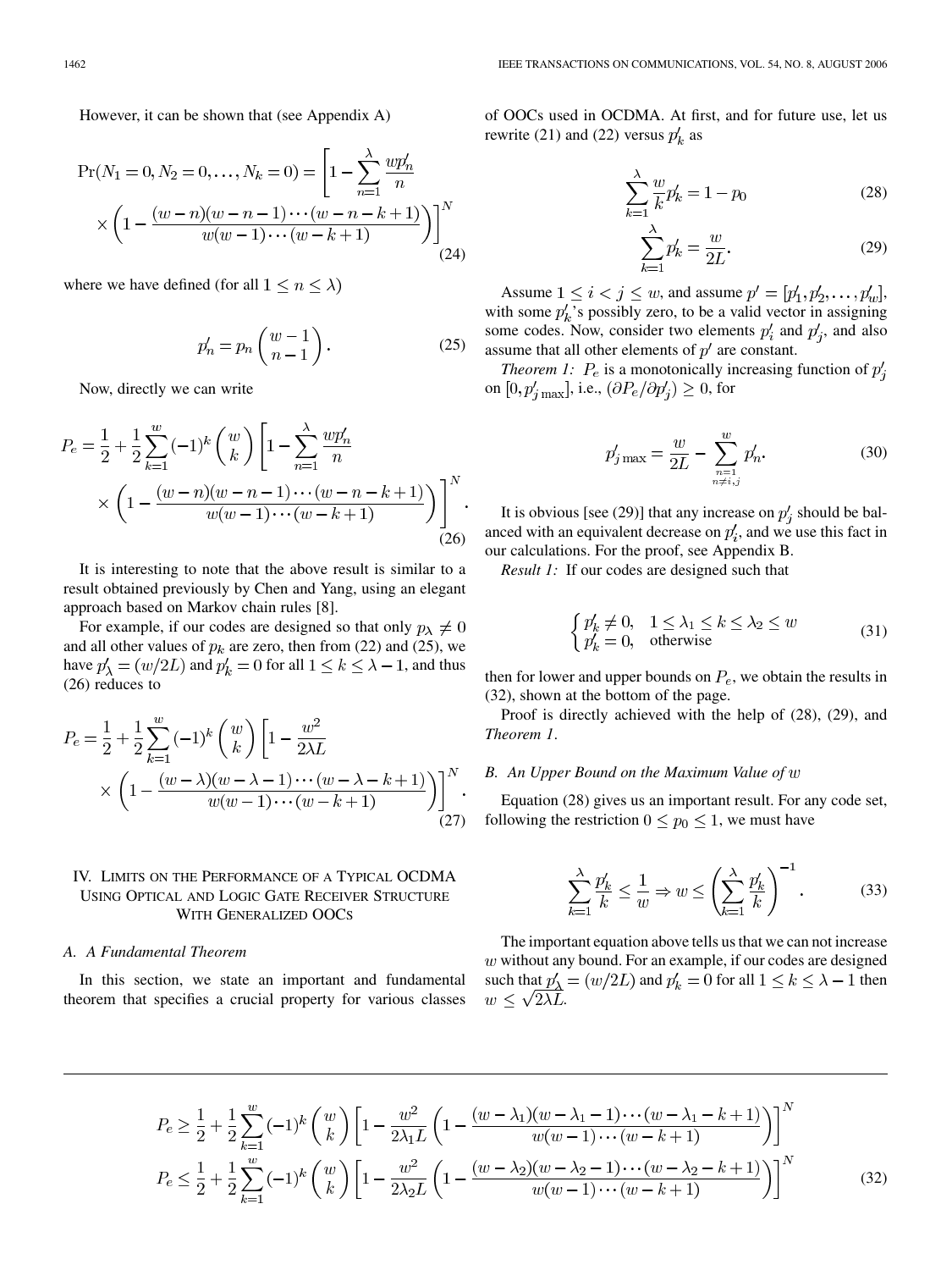## <span id="page-6-0"></span>*C. An Alternative Lower Bound on*

Besides *Theorem 1*, we can directly find another lower bound for  $P_e$ . To show this, it is sufficient to use [\(17\)](#page-4-0) and note that

$$
\Pr(1 \le N'_1, 1 \le N'_2, \dots, 1 \le N'_w) \le \Pr(1 \le N_1, 1 \le N_2, \dots, 1 \le N_w). \quad (34)
$$

But

$$
\Pr(1 \le N'_1, 1 \le N'_2, \dots, 1 \le N'_w) \n= 1 - \Pr[(N'_1 = 0) \text{ or } (N'_2 = 0) \text{ or } \dots \text{ or } (N'_w = 0)] \n= 1 - \sum_{l=1}^w \Pr(N'_l = 0) + \frac{1}{2!} \sum_{\substack{l,l'=1 \\ l \ne l'}}^w \Pr(N'_l = 0, N'_{l'} = 0, N'_{l'} = 0) \n- \frac{1}{3!} \sum_{\substack{l,l',l''=1 \\ l \ne l' \ne l''}}^w \Pr(N'_l = 0, N'_{l'} = 0, N'_{l''} = 0) + \dots \n= 1 + \sum_{k=1}^w (-1)^k {w \choose k} [1 - kp_1]^N
$$
\n(35)

hence

$$
P_e \ge \frac{1}{2} + \frac{1}{2} \sum_{k=1}^{w} (-1)^k {w \choose k} [1 - kp_1]^N.
$$
 (36)

But (34) can be written for larger sets, and the above argument for those situations is also true. For example, we can write

$$
\Pr(1 \le N'_1, \dots, 1 \le N'_w, 1 \le N'_1, \dots, 1 \le N'_{(w-1)w})
$$
  
 
$$
\le \Pr(1 \le N_1, 1 \le N_2, \dots, 1 \le N_w) \quad (37)
$$

and immediately we can extend our proof to this case. Thus, in general, and for any  $\chi \subseteq \{1, 2, ..., \lambda\}$ , we have

$$
P_e \ge \frac{1}{2} + \frac{1}{2} \sum_{k=1}^{w} (-1)^k {w \choose k} \left[ 1 - \sum_{n \in \chi} \frac{wp'_n}{n} \times \left( 1 - \frac{(w-n)(w-n-1)\cdots(w-n-k+1)}{w(w-1)\cdots(w-k+1)} \right) \right]^N.
$$
\n(38)

#### *D. Error-Free Communication via Generalized OOCs*

Whenever we use generalized OOCs,  $P_e = 0$  if and only if  $\lambda N+1\leq w.$ 

*Proof:* Consider [\(26\)](#page-5-0), and rewrite it in the form of

$$
P_e = \frac{1}{2} + \frac{1}{2} \sum_{k=1}^{w} (-1)^k \binom{w}{k} \left( 1 + \sum_{n=1}^{\lambda} \gamma_n k^n \right)^N \tag{39}
$$

in which  $\gamma_n$ 's are some appropriate coefficients. Then, we have

$$
P_e = \frac{1}{2} \sum_{k=0}^{w} (-1)^k {w \choose k}
$$
  
 
$$
\times \sum_{n_1, ..., n_{\lambda}} \frac{N!}{n_1! n_2! \cdots n_{\lambda}! (N - n_1 - n_2 - \cdots - n_{\lambda})!}
$$
  
 
$$
\times \gamma_1^{n_1} \gamma_2^{n_2} \cdots \gamma_{\lambda}^{n_{\lambda}} k^{(n_1 + 2n_2 + \cdots + \lambda n_{\lambda})}
$$

$$
= \frac{1}{2} \sum_{n_1, ..., n_\lambda} \frac{N!}{n_1! n_2! \cdots n_\lambda! (N - n_1 - n_2 - \cdots - n_\lambda)!}
$$
  
 
$$
\times \gamma_1^{n_1} \gamma_2^{n_2} \cdots \gamma_\lambda^{n_\lambda} \sum_{k=0}^w (-1)^k {w \choose k} k^{(n_1 + 2n_2 + \cdots + \lambda n_\lambda)}.
$$
  
(40)

But we know

$$
\sum_{k=0}^{w} (-1)^k \binom{w}{k} k^n = 0 \quad \text{for } n < w. \tag{41}
$$

Hence, if in all situations  $n_1 + 2n_2 + \cdots + \lambda n_{\lambda} < w$ , then  $P_e = 0$ , but this condition is satisfied if and only if  $\lambda N < w$ , which proves the result.

#### V. OPTIMUM DESIGN CRITERIA

In this section, we state specifically our design problem, and in the next section, we obtain numerical solutions to our design problem with the help of relations given in previous sections. At first, the discussion in this section may come as a surprise, because *Theorem 1* states that among all codes and for any situation, the codes with  $\lambda = 1$  are the best possible codes, and the best performance will be attained with these codes. But in this section, we show that there is another side to this calculation, and the conclusion from the above theorem is only half of the story.

From another point of view, to design an OCDMA system, we need to first find all codes with a special structure based on a predefined  $(L, p' = [p'_1, p'_2, \dots, p'_w], w, \lambda)$ , then choose  $N + 1$  codeword amongst them. However, the most stringent restriction we need to consider here is that the number of codes based on the Johnson bound [\[3\]](#page-11-0), [\[7\]](#page-11-0) is finite, and thus we can not increase  $N$  without any limit. This, in effect, is the other half of the story.

Clearly, from the above discussion, we conclude that previous relations are valid only for those values of  $N$  which are bounded by the Johnson bound, and are not applicable for those values of  $N$  beyond their corresponding Johnson bound. Hence, by considering the above restriction, *Theorem 1* by itself is not complete and applicable, and finding a real applicable solution needs further investigation. Hence, the question of optimum design is not as simple as it seems at first, and this process may well be a very interesting and challenging problem for a designer of an OCDMA system.

To begin with, let us choose the simplest possible codes, i.e., codes with  $p' = (0, \ldots, 0, (w/2L))$ , in order to simplify our analytical discussion. Furthermore, these codes that are simpler than their corresponding general codes can be analyzed with parameters  $(L, N, w, \lambda)$  only, and their performance is an upper bound to the performance of their corresponding general codes. Therefore, analyzing the above simplified codes not only allows us to focus on the main ideas behind our design criteria, but in addition, the performance obtained for these codes is an upper bound on the performance of our design, and we use this fact for the rest of this paper.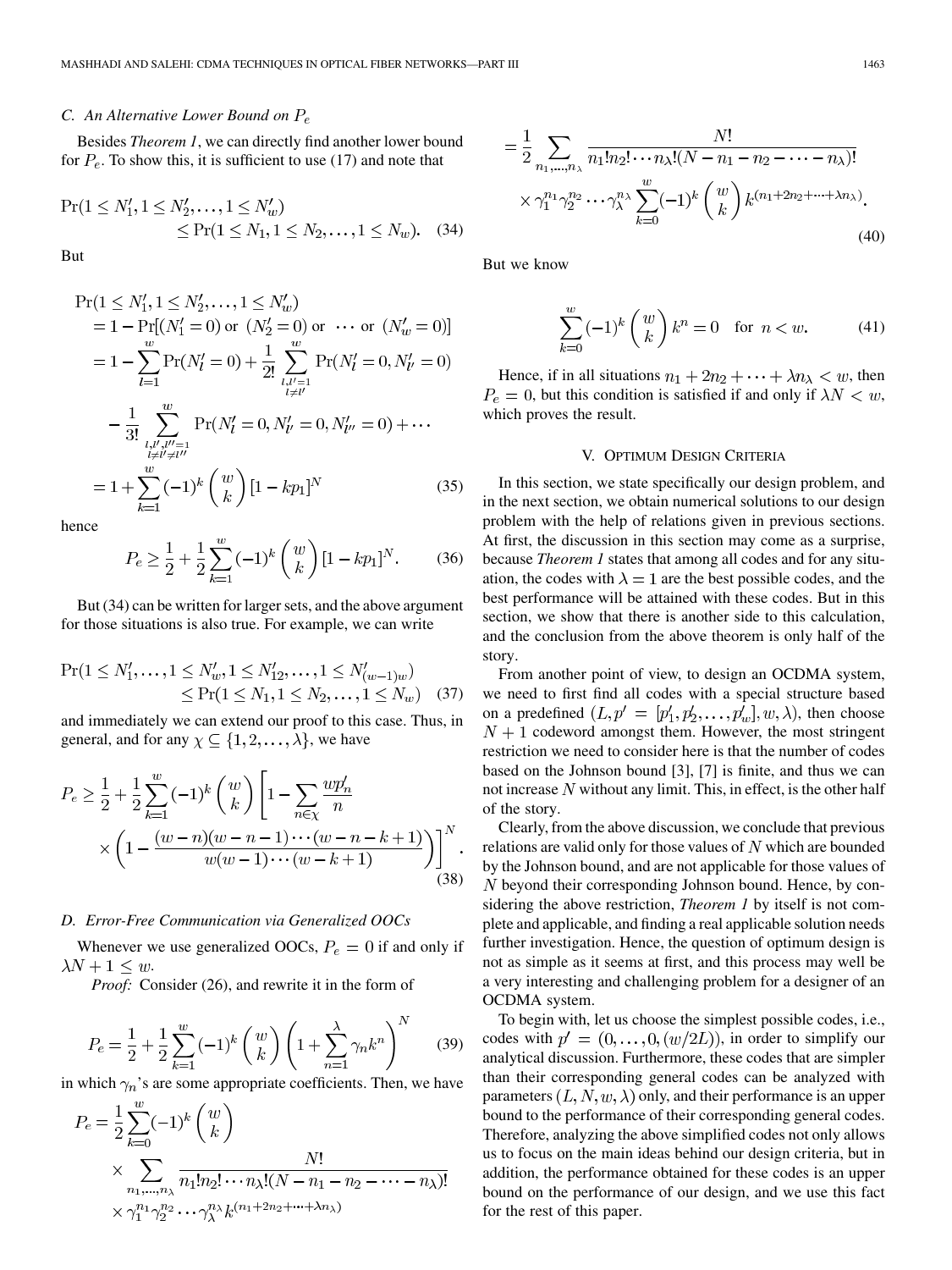<span id="page-7-0"></span>Any generalized OOC OCDMA system can be specified with parameters  $(P_e, L, N, w, \lambda)$ . As a system designer, we are interested in the following problem: Given two parameters among  $(P_e, L, N)$ , how can we find  $(w, \lambda)$  such that the optimum value on the third parameter can be achieved? With optimum value on  $P_e$ , we mean its minimum possible value on  $L$ , the minimum required value, and on  $N$ , its maximum value. With the above design goal in mind, we reintroduce the design problems as follows.

*Problem 1:* For specified values of  $(L, N)$ , what are the values of  $(w_{\text{opt}}, \lambda_{\text{opt}})$  to reach minimum probability of error, i.e.,  $P_{e \min}$ ?

*Problem 2:* For specified values of  $(P_e, N)$ , what are the values of  $(w_{\text{opt}}, \lambda_{\text{opt}})$  for minimum code length, i.e.,  $L_{\rm min}$ ?

*Problem 3:* For specified values of  $(P_e, L)$ , what are the values of  $(w_{\text{opt}}, \lambda_{\text{opt}})$  to obtain the maximum number of interfering users, i.e.,  $N_{\rm max}$ ?

As we discussed in the above, to solve these problems, we need to specify precisely the number of codewords for which the above parameters are valid. Actually, any change in the number of appropriate codewords alters our optimization search space, and thus results in different values. In this paper, we consider only codes which have the maximum out-of-phase cross-correlation value  $\lambda$ , i.e., generalized OOCs. For these codes, the Johnson bound states that

$$
(N+1) \le \frac{(L-1)(L-2)\cdots(L-\lambda)}{w(w-1)(w-2)\cdots(w-\lambda)}.\tag{42}
$$

Note that the above relation is simply an upper bound on  $N$ , and whenever a better or a tighter bound is found, results should be modified accordingly.

Here, we also limit ourselves to the values of  $1 \leq \lambda \leq 3$ . This limitation actually is not very restrictive, because in almost all practical purposes for  $\lambda \geq 3$ , we would obtain such a large number of codewords that (42) does not affect our search region seriously, and hence, we could safely ignore it. Therefore, the search region for  $\lambda \geq 3$  according to [Section IV-B](#page-5-0) will solely depend upon the code length  $L$ , i.e.,

$$
3 \le \lambda \le w \le \sqrt{2\lambda L}.\tag{43}
$$

However, in this region, *Theorem 1* simply states that the optimum value for  $\lambda$  is 3, i.e.,  $\lambda_{opt} = 3$ , and thus, we need not extend our search beyond this. The above property guarantees that  $\lambda_{\text{opt}} \leq 3$ . Hence, in this paper, our search space on  $(w, \lambda)$ is confined to

$$
1 \leq \lambda \leq 3
$$
  
\n
$$
\lambda \leq w \leq \sqrt{2\lambda L}
$$
  
\n
$$
w(w-1)(w-2)\cdots(w-\lambda) \leq \frac{(L-1)(L-2)\cdots(L-\lambda)}{N+1}.
$$
\n(44)

With the above relations, we intend to find  $(w_{\text{opt}}, \lambda_{\text{opt}})$ for previously stated design problems. In the next section, we will find empirical formulas for  $(w_{opt}, \lambda_{opt})$  using numerical methodology.

## VI. FIGURES AND EXAMPLES

This section is devoted to figures and discussions which show the dependence of  $(w_{\text{opt}}, \lambda_{\text{opt}})$  on the intended design problem. To obtain results, we use [\(27\).](#page-5-0) Our calculations for the following figures are for fixed values of  $\lambda = 1, 2, 3$  (see [Fig. 4](#page-8-0)). To be consistent with our previous discussions, in each search, we first obtain  $\lambda_{\text{opt}}$  and then obtain  $w_{\text{opt}}$ . In some regions, we find  $w_{opt} = 0$ . This implies that there is no code with corresponding  $\lambda$  to satisfy our conditions.

To expand our discussion on optimum design criteria, we can deduce some simple approximate relations from figures using a curve-fitting procedure. For example, in [\(47\),](#page-8-0) we find the best coefficients that relate bit-error rate  $(BER)_{dB}$ ,  $(L/N)$ ,  $(L/N^2)$ , and  $\log_{10} L$ , the most important parameters, in a linear equation. These approximate relations, which are valid on a wide range of desired system parameters, i.e.,  $L \le 1000$  and  $N \le 100$ , give us further insight on the performance of different OOC structures, and thus, we can use them as a measure of the overall performance bounds on an OCDMA system using generalized OOCs.

We present these relations in a design procedure scheme, not only to give the answer to the design problems of the previous section, but also to give examples for a real design procedure. To do this, we first define  $BER_{dB} = 10 \log_{10} P_{e \min}$ .

## *Design Procedure:*

*Problem 1:* For specified values of  $(L, N)$ , what are the values for  $(w_{\rm opt}, \lambda_{\rm opt})$  to reach  $P_{e \min}$ ?

Step 1) Find an approximate value for  $\lambda_{\text{opt}}$  from  $(L, N)$  as

$$
\lambda_{\text{opt}}(L, N) \approx \begin{cases} 1, & L \le 5N \\ 2, & 5N < L \le 0.5N^2 \\ 3, & 0.5N^2 < L \le 3N^2 \\ 2, & 3N^2 < L \le 10N^2 \\ 1, & 10N^2 < L. \end{cases} \tag{45}
$$

Step 2) Find an approximate value for  $w_{opt}$  from  $(L, N)$  and  $\lambda_{\rm opt}$  as

$$
w_{\rm opt} \approx \min\left\{N+1, \sqrt{\frac{L}{N+1}}\right\} \quad \lambda_{\rm opt} = 1
$$
  
\n
$$
w_{\rm opt} \approx \min\left\{2N+1, \sqrt[3]{\frac{L^2}{N+1}},
$$
  
\n
$$
L \times (5 \times 10^{-3})^{\frac{N-0.02L-10}{N-0.02L+10}}\right\} \quad \lambda_{\rm opt} = 2
$$
  
\n
$$
w_{\rm opt} \approx \min\left\{3N+1, \sqrt[4]{\frac{L^3}{N+1}},
$$
  
\n
$$
L \times (5 \times 10^{-3})^{\frac{N-0.02L-10}{N-0.02L+10}}, 2.4\sqrt{L}\right\} \quad \lambda_{\rm opt} = 3.
$$
  
\n(46)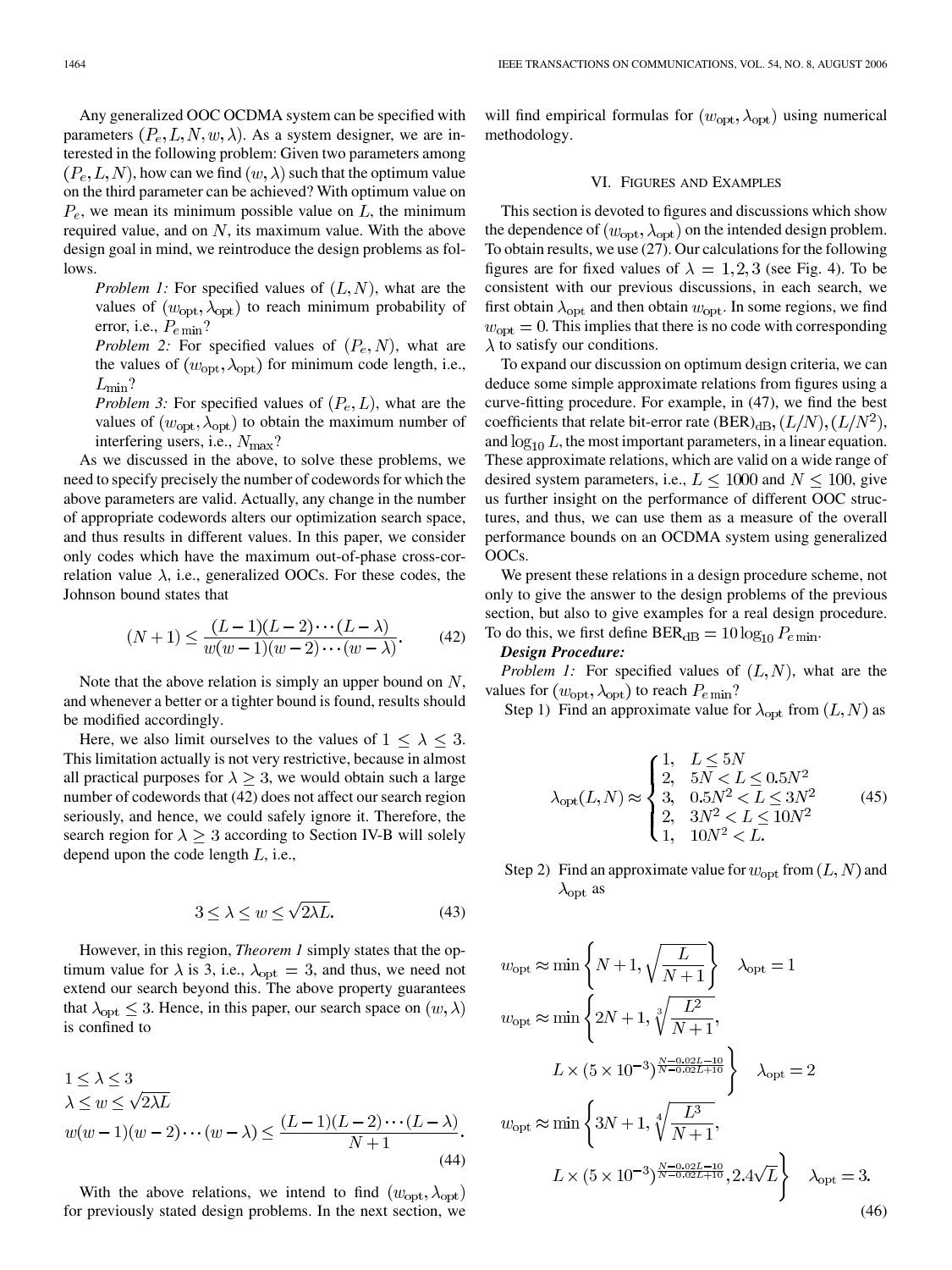<span id="page-8-0"></span>

Fig. 4.  $(w_{\rm opt}, \lambda_{\rm opt})$  for given  $(L, N)$ . (a)  $\lambda_{\rm opt}$ . (b)  $w_{\rm opt}$  for  $\lambda = 1$ . (c)  $w_{\rm opt}$  for  $\lambda = 2$ . (d)  $w_{\rm opt}$  for  $\lambda = 3$ .

# Step 3) Find an approximate value for  $P_{e \text{ min}}$  from  $(L, N)$ and  $\lambda_{\rm opt}$  as

$$
BER_{dB} + 1.5\frac{L}{N} + 1.4\frac{L}{N^2} + 6.6 \log_{10} L \approx 5.1 \quad \lambda_{opt} = 1
$$
  
\n
$$
BER_{dB} + 3.6\frac{L}{N} + 2\frac{L}{N^2} - 2.2 \log_{10} L \approx -5.6 \quad \lambda_{opt} = 2
$$
  
\n
$$
BER_{dB} + 3.3\frac{L}{N} + 19.4\frac{L}{N^2} - 4.9 \log_{10} L \approx -8.6 \quad \lambda_{opt} = 3.
$$
\n(47)

*Problem 2:* For specified values of  $(P_e, N)$ , what are the values of  $(w_{\text{opt}}, \lambda_{\text{opt}})$  in order to obtain the minimum value required on code length, i.e.,  $L_{\text{min}}$ ?

Step 1) Find an approximate value for  $\lambda_{\text{opt}}$  from  $(P_e, N)$  as

$$
\lambda_{\rm opt}(P_e, N) \approx \begin{cases} 2, & \text{BER}_{\rm dB} + 1.3N \ge -20 \\ 3, & \text{otherwise.} \end{cases} \tag{48}
$$

- Step 2) Find an approximate value for  $L_{\text{min}}$  from  $(P_e, N)$ and  $\lambda_{\rm opt}$  with the help of (47).
- Step 3) Find an approximate value for  $w_{\text{opt}}$  from  $(L_{\text{min}}, N)$ and  $\lambda_{\text{opt}}$  with the help of [\(46\).](#page-7-0)

*Problem 3:* For specified values of  $(P_e, L)$ , what are the values of  $(w_{\text{opt}}, \lambda_{\text{opt}})$  to reach  $N_{\text{max}}$ ?

Step 1) Find an approximate value for  $\lambda_{\text{opt}}$  from  $(P_e, L)$  as

$$
\lambda_{\rm opt}(P_e, L) \approx \begin{cases} 2, & \text{BER}_{\rm dB} + 50 \log_{10} L \ge 70 \\ 3, & \text{otherwise.} \end{cases} \tag{49}
$$

- Step 2) Find an approximate value for  $N_{\text{max}}$  from  $(P_e, L)$ and  $\lambda_{\rm opt}$  with the help of (47).
- Step 3) Find an approximate value for  $w_{\text{opt}}$  from  $(L, N_{\text{max}})$ and  $\lambda_{\text{opt}}$  with the help of [\(46\).](#page-7-0)

From our design procedure, we clearly observe that the optimum design criteria critically depends on the problem under consideration, i.e., obtaining  $P_{e \text{ min}}$ ,  $L_{\text{min}}$ , or  $N_{\text{max}}$ . For example, if our main concern is the value of  $N_{\text{max}}$ , we can achieve the best performance with values of  $\lambda = 2.3$  only. This should not be surprising, since OOCs with  $\lambda = 1$  suffer seriously from low cardinality. On the other hand, if our goal is  $P_{e \text{ min}}$ , the case of  $\lambda = 1$  may be optimum in certain conditions.

#### VII. CONCLUSION

In this paper, we presented a deep insight into the behaviors and characteristics of OCDMA based on OOCs with cross-correlation value  $\lambda \geq 1$ , and an optical AND logic gate structure as its receiver. The presentation into the behavior of OCDMA is based on obtaining the exact solution for the above-mentioned system. The exact solution presented here for OOCs with  $\lambda \geq 1$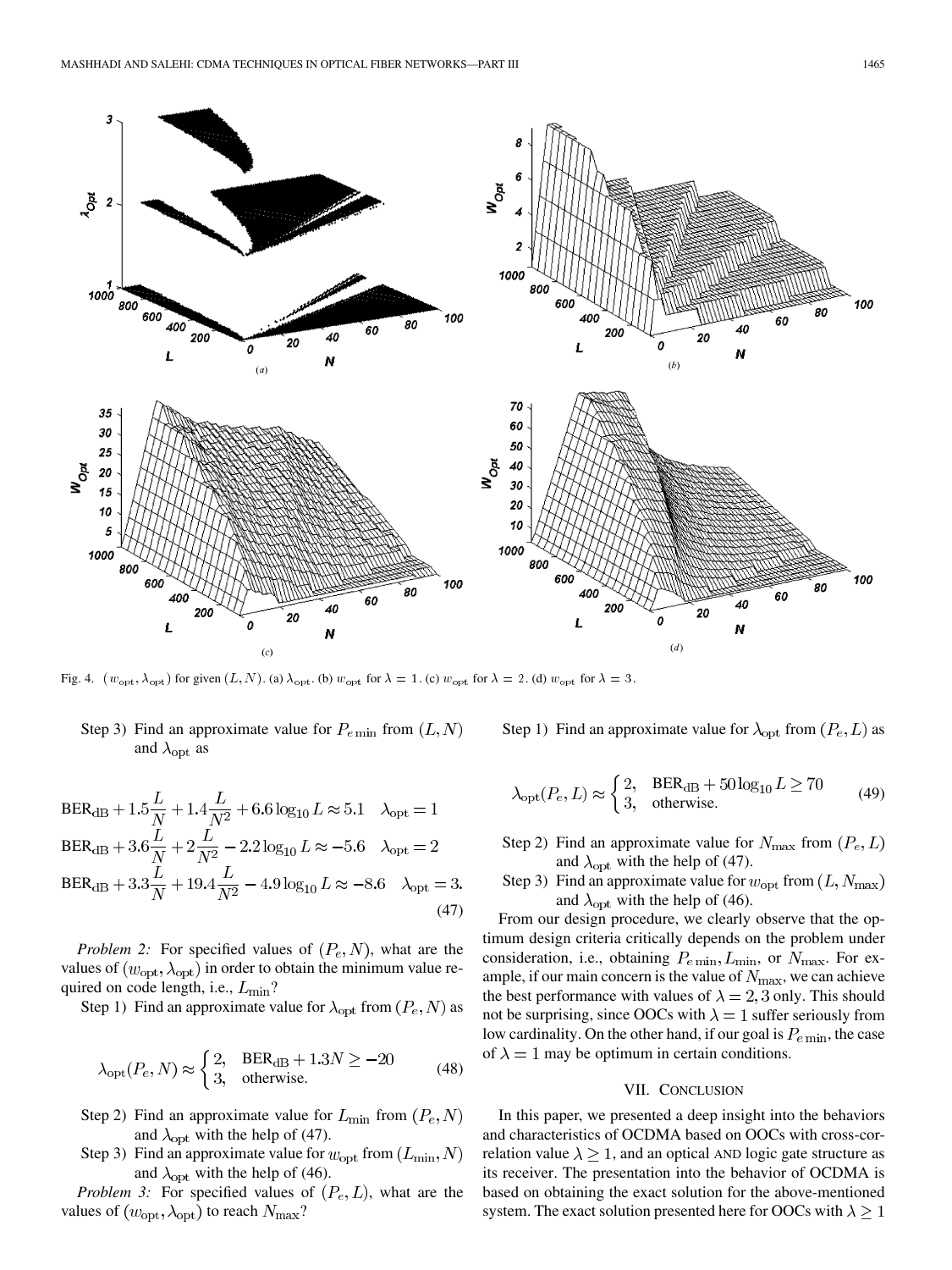<span id="page-9-0"></span>and optical AND logic gate receiver structures resolves, once and for all, a crucial analytical problem that existed in OCDMA. The most important result deduced from the exact solution is a set of empirical formulas that interrelate five important parameters, namely, minimum error rate  $P_{e \text{ min}}$ , minimum code length required,  $L_{\text{min}}$ , maximum number of interfering users  $N_{\text{max}}$ , optimum weight  $w_{\text{opt}}$ , and optimum cross-correlation value  $\lambda_{\text{opt}}$ . From our solution and numerical results, we observe that from practical point of view, OOCs with  $\lambda = 2, 3$  are more desirable than OOCs with  $\lambda = 1$ , thereby giving us a strong hint into the importance of constructing and generating OOCs with  $\lambda = 2, 3$ .

## APPENDIX A ESTABLISHING [\(24\)](#page-5-0)

We know

$$
\binom{w-1}{n-1} + \binom{w-2}{n-1} + \dots + \binom{w-k}{n-1} = \binom{w}{n} + \binom{w-k}{n}
$$
\n(A.1)

Hence we can write the equation shown in (A.2) at the bottom of the page. Now if we define (for all  $1 \le n \le \lambda$ )

$$
p'_n = p_n \binom{w-1}{n-1} \tag{A.3}
$$

then [\(23\)](#page-4-0) reduces to

$$
\Pr(N_1 = 0, N_2 = 0, \dots, N_k = 0) = \left[1 - \sum_{n=1}^{\lambda} \frac{wp'_n}{n} \times \left(1 - \frac{(w-n)(w-n-1)\cdots(w-n-k+1)}{w(w-1)\cdots(w-k+1)}\right)\right]^{N}.
$$
\n(A.4)

## APPENDIX B A PROOF OF *Theorem 1*

At first, we define

$$
a_{w,k,n}
$$
  
=  $\frac{w}{n}$   $\left(1 - \frac{(w-n)(w-n-1)\cdots(w-n-k+1)}{w(w-1)\cdots(w-k+1)}\right)$   
(B.1)

Now, if we are interested in  $a_{w,k,n} - a_{w,k,n+1}$ , then with help of (A.2), we can write

$$
a_{w,k,n} - a_{w,k,n+1} = \frac{(w-n-1)!}{(w-1)!} \sum_{i=1}^{k} \frac{(i-1) \times (w-i)!}{(w-i-n+1)!}.
$$
\n(B.2)

If we calculate the above equation for different values of  $n$ , after simple manipulations, we would see

$$
a_{w,k,1} - a_{w,k,2} = \frac{1}{(w-1)} \sum_{i=1}^{k} (i-1)
$$
  
\n
$$
= \frac{k(k-1)}{2(w-1)}
$$
  
\n
$$
a_{w,k,2} - a_{w,k,3} = \frac{1}{(w-1)} \sum_{i=1}^{k} (i-1)
$$
  
\n
$$
- \frac{1}{(w-1)(w-2)} \sum_{i=1}^{k} (i-1)(i-2)
$$
  
\n
$$
= \frac{k(k-1)}{2(w-1)} - \frac{k(k-1)(k-2)}{3(w-1)(w-2)}
$$
  
\n
$$
a_{w,k,3} - a_{w,k,4} = \frac{1}{(w-1)} \sum_{i=1}^{k} (i-1)
$$
  
\n
$$
- \frac{2}{(w-1)(w-2)} \sum_{i=1}^{k} (i-1)(i-2)
$$
  
\n
$$
+ \frac{1}{(w-1)(w-2)(w-3)}
$$
  
\n
$$
\times \sum_{i=1}^{k} (i-1)(i-2)(i-3)
$$
  
\n
$$
= \frac{k(k-1)}{2(w-1)} - \frac{2k(k-1)(k-2)}{3(w-1)(w-2)}
$$
  
\n
$$
+ \frac{k(k-1)(k-2)(k-3)}{4(w-1)(w-2)(w-3)}
$$
  
\n
$$
\vdots
$$
 (B.3)

The above relations suggest that we can write

$$
a_{w,k,i} - a_{w,k,j}
$$
  
=  $\beta_1 \frac{k(k-1)}{(w-1)} - \beta_2 \frac{k(k-1)(k-2)}{(w-1)(w-2)}$   
+  $\beta_3 \frac{k(k-1)(k-2)(k-3)}{(w-1)(w-2)(w-3)} - \cdots$   
+  $(-1)^w \beta_{w-1} \frac{k(k-1)\cdots(k-w+1)}{(w-1)(w-2)\cdots1}$  (B.4)

$$
\frac{(w-1)(w-2)\cdots(w-n+1)+\cdots+(w-k)(w-k-1)\cdots(w-k-n+2)}{(n-1)!} = \binom{w}{n} \left(1 - \frac{(w-n)(w-n-1)\cdots(w-n-k+1)}{w(w-1)\cdots(w-k+1)}\right)
$$
 (A.2)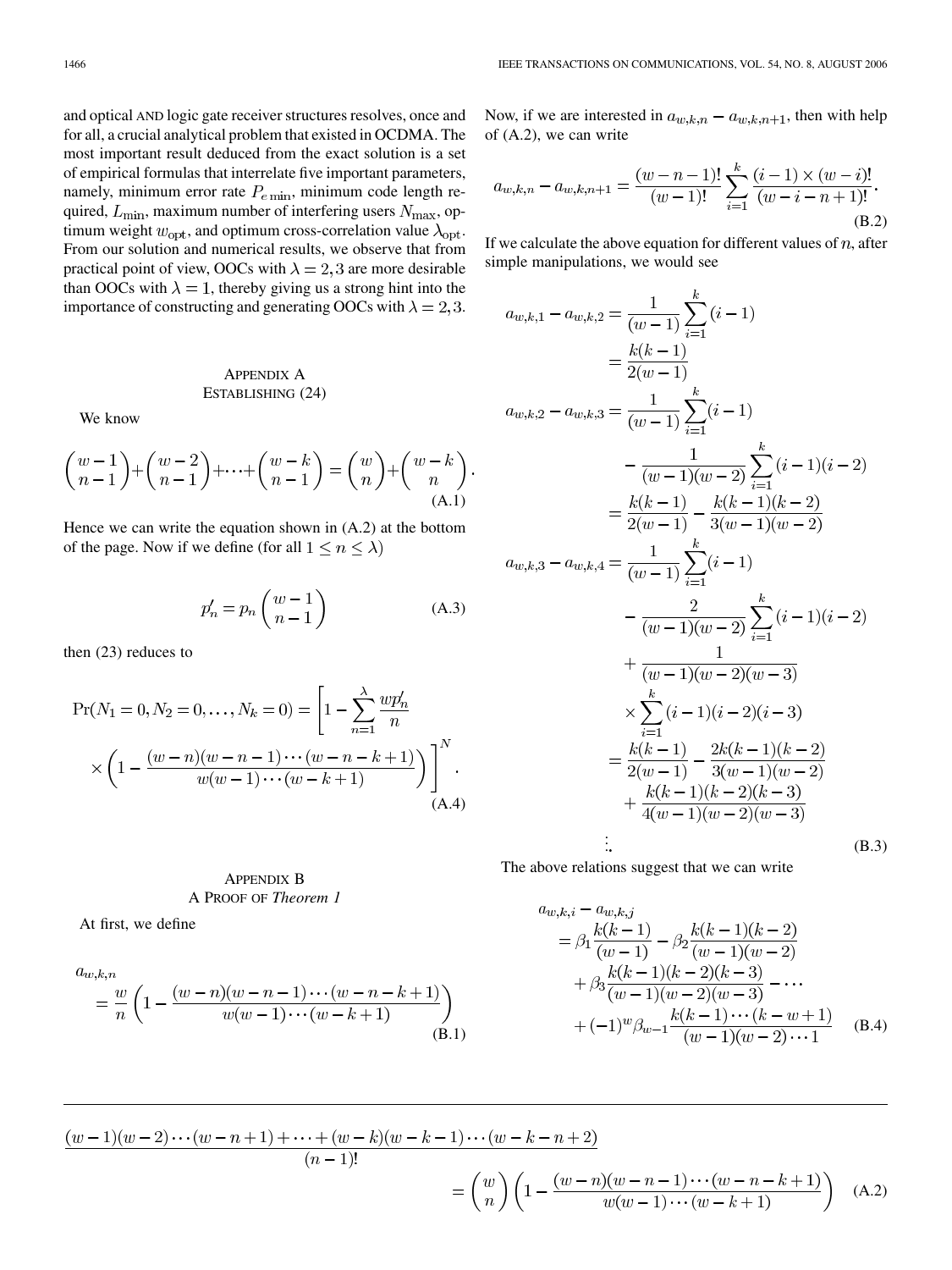<span id="page-10-0"></span>in which  $\beta_m$ 's for  $1 \le m \le w-1$  satisfy  $0 \le \beta_m$ . To continue, we define  $\Delta$  $\overline{D}$ 

$$
C_{w,k} = 1 - \sum_{n=1}^{\lambda} a_{w,k,n} p'_n.
$$
 (B.5)

With the help of  $(B.1)$  and  $(B.5)$ ,  $(26)$  reduces to

$$
P_e = \frac{1}{2} + \frac{1}{2} \sum_{k=1}^{w} (-1)^k {w \choose k} \left[ 1 - \sum_{n=1}^{\lambda} a_{w,k,n} p'_n \right]^N
$$
  
=  $\frac{1}{2} + \frac{1}{2} \sum_{k=1}^{w} (-1)^k {w \choose k} C_{w,k}^N.$  (B.6)

For our use, we rewrite (B.6) as

$$
P_e = \frac{1}{2} + \frac{1}{2} \sum_{k=1}^{w} (-1)^k {w \choose k}
$$
  
 
$$
\times \left[ 1 - \sum_{\substack{n=1 \\ n \neq i,j \\ n \neq b}}^{\lambda} a_{w,k,n} p'_n - a_{w,k,i} p'_i - a_{w,k,j} p'_j \right]^N.
$$
 (B.7)

with the help of  $(29)$ 

$$
P_e = \frac{1}{2} + \frac{1}{2} \sum_{k=1}^{w} (-1)^k {w \choose k}
$$
  
\n
$$
\times \left[ 1 - \sum_{\substack{n=1 \ n \neq i,j}}^{\lambda} a_{w,k,n} p'_n - a_{w,k,i} \left( \frac{w}{2L} - p'_j - \sum_{\substack{n=1 \ n \neq i,j}}^{\lambda} p'_n \right) p'_i - a_{w,k,j} p'_j \right]^N
$$
  
\n
$$
= \frac{1}{2} + \frac{1}{2} \sum_{k=1}^{w} (-1)^k {w \choose k}
$$
  
\n
$$
\times \left[ 1 - \frac{w}{2L} \times a_{w,k,i} + \sum_{\substack{n=1 \ n \neq i,j}}^{\lambda} (a_{w,k,i} - a_{w,k,n}) p'_n + (a_{w,k,i} - a_{w,k,j}) p'_j \right]^N.
$$
 (B.8)

Thus, we can simply write

$$
\frac{\partial P_e}{\partial p'_j} = \frac{N}{2} \sum_{k=1}^w (-1)^k \binom{w}{k} (a_{w,k,i} - a_{w,k,j})
$$
  
 
$$
\times \left[ 1 - \frac{w}{2L} \times a_{w,k,i} + \sum_{\substack{n=1 \ n \neq i,j}}^{\lambda} (a_{w,k,i} - a_{w,k,n}) p'_n \right]
$$
  
+ 
$$
(a_{w,k,i} - a_{w,k,j}) p'_j
$$
  
= 
$$
\frac{N}{2} \sum_{k=1}^w (-1)^k \binom{w}{k} (a_{w,k,i} - a_{w,k,j}) C_{w,k}^{N-1}.
$$
 (B.9)

But from [\(B.4\)](#page-9-0)

$$
\frac{\partial P_e}{\partial p'_j} = \frac{N\beta_1}{2} \sum_{k=1}^w (-1)^k {w \choose k} \frac{k(k-1)}{(w-1)} C_{w,k}^{N-1}
$$
\n
$$
- \frac{N\beta_2}{2} \sum_{k=1}^w (-1)^k {w \choose k} \frac{k(k-1)(k-2)}{(w-1)(w-2)} C_{w,k}^{N-1}
$$
\n
$$
+ \frac{N\beta_3}{2} \sum_{k=1}^w (-1)^k {w \choose k} \frac{k(k-1)(k-2)(k-3)}{(w-1)(w-2)(w-3)} C_{w,k}^{N-1} + \cdots
$$
\n
$$
+ (-1)^w \frac{N\beta_{w-1}}{2} \sum_{k=1}^w (-1)^k {w \choose k}
$$
\n
$$
\times \frac{k(k-1)\cdots(k-w+1)}{(w-1)(w-2)\cdots1} C_{w,k}^{N-1}
$$
\n
$$
= \frac{N\beta_1}{2} \sum_{k=2}^w (-1)^k {w \choose k} \frac{k(k-1)}{(w-1)} C_{w,k}^{N-1}
$$
\n
$$
- \frac{N\beta_2}{2} \sum_{k=3}^w (-1)^k {w \choose k} \frac{k(k-1)(k-2)}{(w-1)(w-2)} C_{w,k}^{N-1}
$$
\n
$$
+ \frac{N\beta_3}{2} \sum_{k=4}^w (-1)^k {w \choose k} \frac{k(k-1)(k-2)(k-3)}{(w-1)(w-2)(w-3)} C_{w,k}^{N-1} + \cdots
$$
\n
$$
+ (-1)^w \frac{N\beta_{w-1}}{2} (-1)^k {w \choose k-2} C_{w,k}^{N-1}
$$
\n
$$
= \frac{Nw\beta_1}{2} \sum_{k=3}^w (-1)^k {w-2 \choose k-2} C_{w,k}^{N-1}
$$
\n
$$
= \frac{Nw\beta_1}{2} \sum_{k=3}^w (-1)^k {w-4 \choose k-3} C_{w,k}^{N-1}
$$
\n
$$
+ \frac{Nw\beta_2}{2} \sum_{k=4}^w (-1)^k {w-4 \choose k-4} C_{w,k}^{N-1} + \cdots + \frac{Nw\beta_{w-1}}
$$

Clearly, each term in the above bracket is positive, and thus, on the entire valid range of  $p'_{i}([0, p'_{imax}])$ , we have , and hence, the theorem is proved. It is important to note that  $C = [C_{w,1}, C_{w,2}, \ldots, C_{w,w}]$  and all its powers are valid vector probability distributions, such that when summed over, as in (B.10), it is still surely positive.

#### **REFERENCES**

[1] J. A. Salehi, "Code division multiple-access techniques in optical fiber networks—Part I: Fundamental principles," *IEEE Trans. Commun.*, vol. 37, no. 8, pp. 824–833, Aug. 1989.